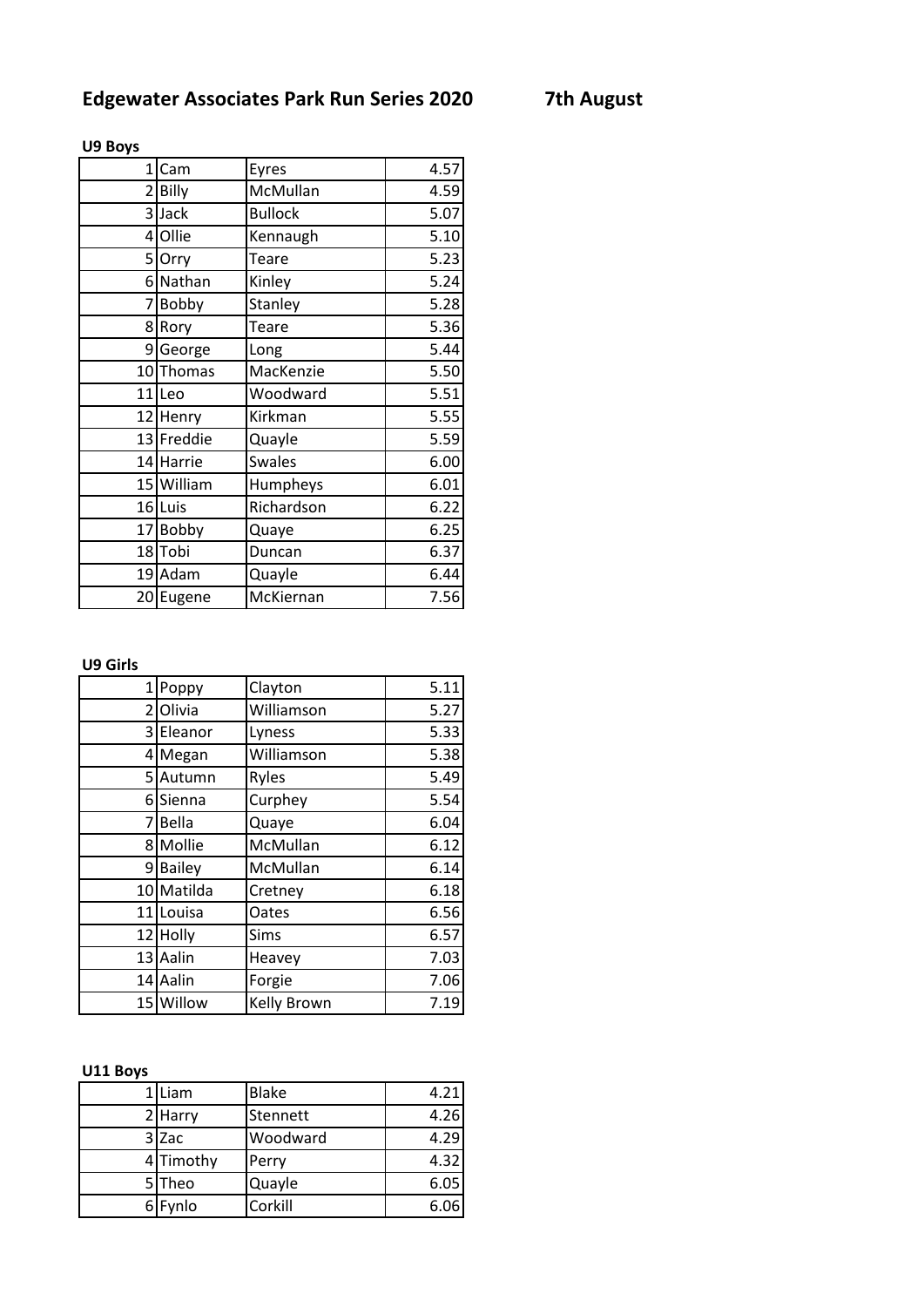| itair |  |
|-------|--|
|-------|--|

## **U11 Girls**

|    | 1 Issy    | Kennaugh       | 5.04 |
|----|-----------|----------------|------|
|    | 2 Hope    | Lewis          | 5.21 |
|    | 3 Faith   | Teare          | 5.22 |
|    | 4 Sophie  | Kaighin        | 5.26 |
|    | 5 Malane  | <b>Bradley</b> | 5.31 |
|    | 6 Aalin   | Atherton       | 5.33 |
| 71 | Grace     | Kelly          | 5.45 |
|    | 8 Lillie  | Hope           | 5.59 |
|    | 9 Imogen  | Howard         | 6.04 |
| 10 | Magdalena | Cretney        | 6.17 |
| 11 | Sian      | Edwards        | 6.21 |
|    | 12 Evelyn | King           | 6.27 |
|    | $13$ Eva  | Scott          | 6.42 |
|    | 14 Annie  | McKiernan      | 6.49 |
|    | 15 Faye   | Kinley         | 6.58 |
|    | 16 Aimee  | Reynolds       | 7.40 |
|    | 17 Izzy   | Greaves        | 7.50 |
|    | 18 River  | Kelly Brown    | 7.51 |
|    | 19 Emma   | Dorricott      | 8.50 |

**1 Lap**

| $\mathbf{1}$   | Ryan         | Fairclough       | 9.29  |
|----------------|--------------|------------------|-------|
| 2              | Ryan         | Corrin           | 10.12 |
|                | 3 Samuel     | Perry            | 10.15 |
| 41             | Charlie      | <b>Swales</b>    | 10.21 |
|                | 5Lucas       | Stennett         | 10.30 |
|                | 6 Nigel      | Maddocks         | 10.32 |
| $\overline{7}$ | James        | <b>Strickett</b> | 10.43 |
|                | 8 Cai        | Lewis            | 10.46 |
|                | 9Freddie     | Griffin          | 10.50 |
|                | 10 Regan     | Corrin           | 10.58 |
|                | 11 Deaglan   | <b>Blake</b>     | 11.03 |
|                | 12 Luke      | Crowe            | 11.08 |
|                | 13 Samuel    | Corkill          | 11.10 |
|                | 14 Mia       | Dunnwell         | 11.11 |
|                | 15 Maddison  | McMullan         | 11.14 |
|                | 16 Dominic   | Dunwell          | 11.25 |
|                | 17 Freddie   | Crowe            | 11.28 |
|                | 18 Catherine | Perry            | 11.29 |
|                | 19 Penny     | Webster          | 11.47 |
|                | 20 Holly     | Salter           | 11.49 |
|                | 21 William   | Millsopp         | 12.00 |
|                | 22 Fynn      | <b>Bradley</b>   | 12.08 |
|                | 23 Elliot    | Reynolds         | 12.10 |
|                | 24 Mark      | Spiers           | 12.13 |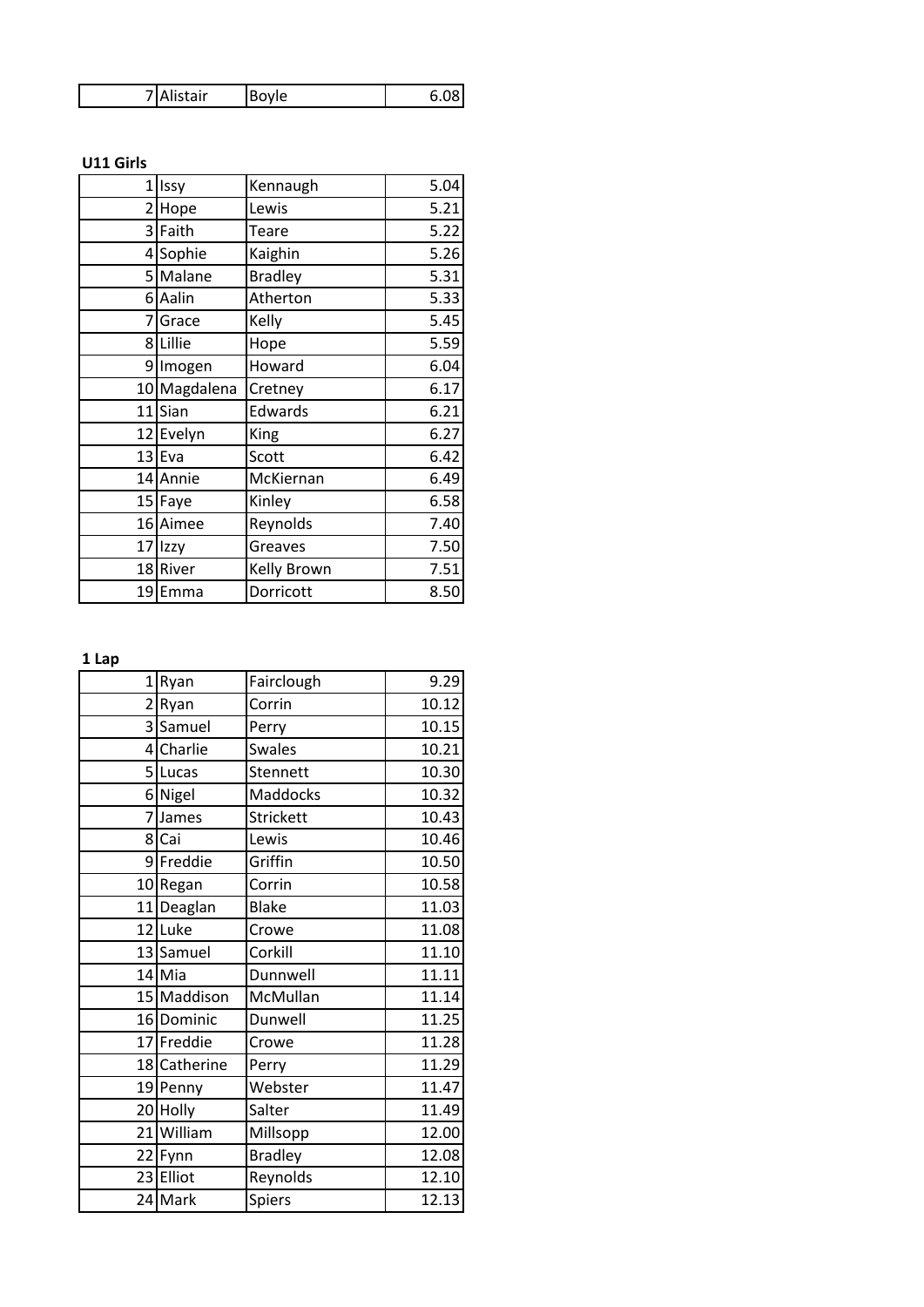| 25 Graham    | Delooze       | 12.14 |
|--------------|---------------|-------|
| 26 William   | Forgie        | 12.15 |
| 27 Keira     | Heavey        | 12.16 |
| 28 Ethan     | Lace          | 12.23 |
| 29 Jake      | Crowe         | 12.26 |
| 30 John      | Robertson     | 12.28 |
| 31 Jamie     | Pope          | 12.29 |
| 32 David     | Boyle         | 12.36 |
| 33 Dafydd    | Lewis         | 12.42 |
| 34 Katie     | Strickett     | 12.43 |
| 35 Bernie    | Johnson       | 12.46 |
| 36 Abi       | Clayton       | 12.51 |
| 37 Rory      | Turner        | 12.56 |
| 38 Matthew   | Redmond       | 13.02 |
| 39 Tonya     | Corrin        | 13.17 |
| 40 Mark      | Corrin        | 13.18 |
| 41 Molly     | Philips       | 13.21 |
| 42 Aalin     | Cain          | 13.26 |
| 43 Darcey    | Withington    | 13.39 |
| 44 Katie     | Quayle        | 13.40 |
| 45 David     | Hillier       | 13.41 |
| 46 Caleb     | Christian     | 13.50 |
| 47 Douglas   | Quayle        | 13.52 |
| 48 Piper     | Withington    | 13.55 |
| 49 Lawrence  | Dyer          | 14.00 |
| 50 Holly     | O'Donnell     | 14.05 |
| 51 Lainie    | Sharpe        | 14.06 |
| 52 Imogen    | Duncan        | 14.10 |
| 53 Kelly     | Hillier       | 14.11 |
| 54 Michael   | Gizzi         | 14.12 |
| 55 Terri     | Salmon        | 14.17 |
| 56 Hannah    | <b>Taplin</b> | 14.21 |
| 57 May-Saa   | Smith         | 14.26 |
| 58 Matt      | Bond          | 14.28 |
| 59 Ryan      | Kelly         | 14.35 |
| 60 Isla      | Curphey       | 14.36 |
| 61 Marcus    | Gizzi         | 14.55 |
| 62 Feena     | Done          | 14.58 |
| 63 Ramsey    | Richardson    | 15.07 |
| 64 Colin     | Crooks        | 15.08 |
| 65 Ann-Marie | Clucas        | 15.09 |
| 66 Sarah     | Corkill (744) | 15.22 |
| 67 Jenna     | Belcher       | 15.26 |
| 68 Peter     | Young         | 15.27 |
| 69 Melanie   | Christian     | 15.28 |
| 70 Ruby      | Reynolds      | 15.32 |
| 71 Simon     | Holtham       | 15.44 |
| 72 Angie     | Robinson      | 15.48 |
| 73 Janelle   | Quayle        | 15.58 |
|              |               |       |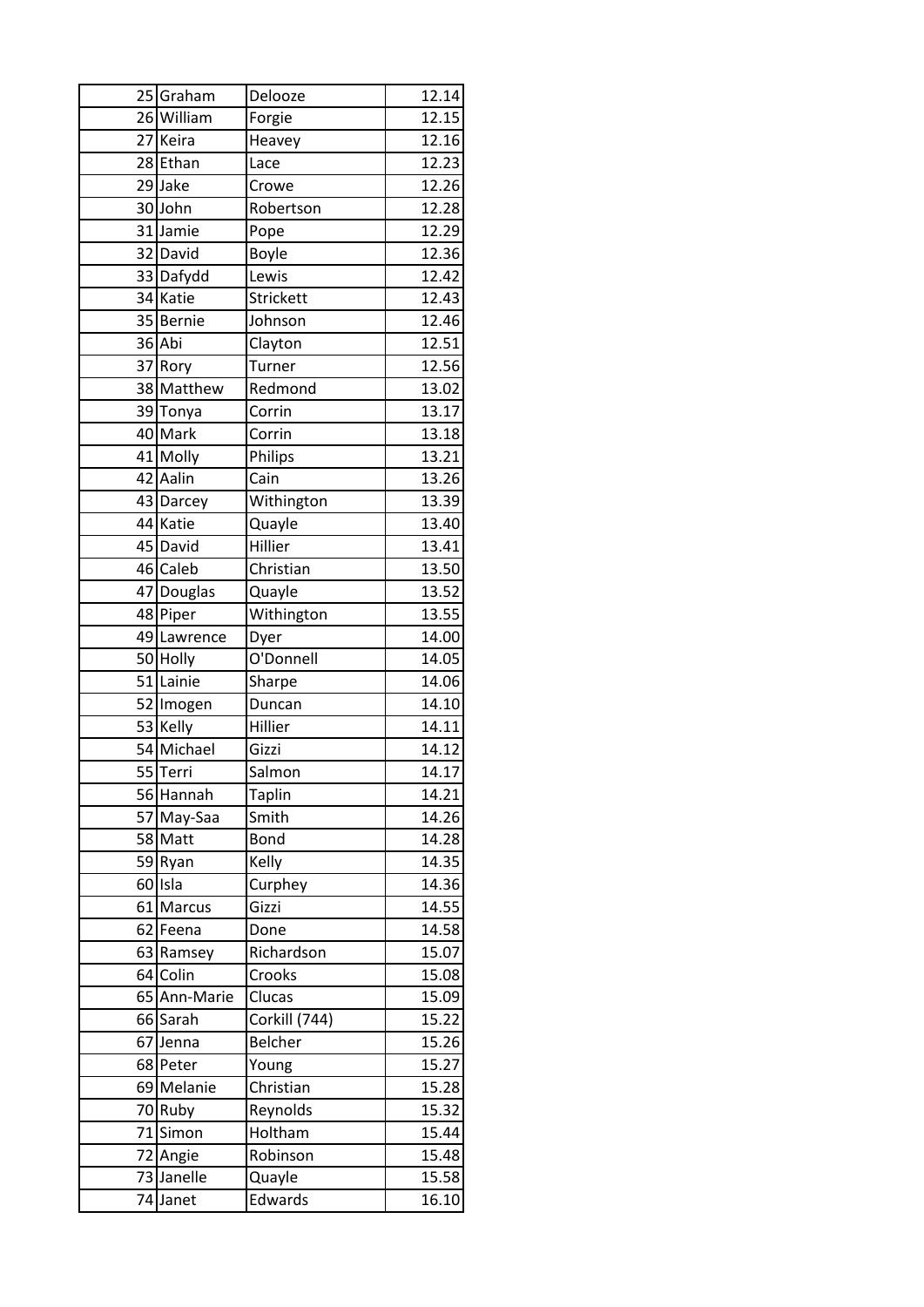|         | 75 Lauren     | Kinnin         | 16.12              |
|---------|---------------|----------------|--------------------|
|         | 76 Helen      | Thommeny       | 16.13              |
|         | 77 Jennie     | Pulman         | 16.14              |
|         | 78 Michelle   | Sherry         | 16.18              |
|         | 79 Diane      | Pope           | 16.28              |
|         | 80 Nigel      | Howard         | 16.39              |
|         | 81 Joanne     | Richardson     | 16.45              |
|         | 82 Michael    | McKiernan      | 16.47              |
|         | 83 Nicola     | Raven          | 16.51              |
|         | 84 Aoibh      | Nash           | 16.51              |
|         | 85 Sarah      | Nash           | 16.53              |
| 86      | Denise        | <b>Bridson</b> | 16.54              |
|         | 87 Anna       | McCanney       | 16.55              |
|         | 88 Ashleigh   | Shimmin        | 16.55              |
|         | 89 Sarah      | Richardson     | 16.58              |
|         | 90 Karen      | Gadsby         | 16.59              |
|         | 91 Charlie    | Gentry         | 17.15              |
|         | 92 Daisy      | O'Donnell      | 17.16              |
|         | 93 Katharine  | Keenan         | 17.26              |
|         | 94 Annabel    | Forgie         | 17.30              |
|         | 95 Kerry      | Sharpe         | $17.\overline{31}$ |
|         | 96 Liam       | Reynolds       | 17.33              |
|         | 97 Sophie     | Lowney         | 17.54              |
|         | 98 Nicola     | Gallagher      | 17.55              |
|         | 99 Ciara      | Goode          | 18.02              |
|         | 100 Carol     | Roy            | 18.06              |
|         | 101 Miriam    | Kelly          | 18.19              |
|         | 102 Jamie     | Humphreys      | 18.23              |
|         | 103 Sophie    | Corlett        | 18.33              |
|         | 104 Clare     | Gelder         | 18.43              |
|         | 105 Jean      | Young          | 18.50              |
|         | 106 Katie     | McAteer        | 18.59              |
| 107 Liz |               | Peterson       | 19.00              |
|         | 108 Ingrid    | Sugden         | 19.06              |
|         | 109 Catherine | Kennedy        | 19.08              |
|         | 110 Kerryanne | Cordas         | 19.11              |
|         | $111$ Mel     | Nicol          | 19.14              |
|         | 112 Stacey    | Quilliam       | 19.22              |
| 113     | Sara          | Cain           | 19.27              |
|         | 114 Annabel   | Gentry         | 19.36              |
|         | 115 Nuala     | Sharpe         | 20.07              |
|         | 116 Sally     | Hynes          | 20.18              |
|         | 117 Jude      | Clague         | 20.19              |
|         | 118 Maisie    | Corlett        | 20.29              |
|         | 119 Carolanne | Hanley         | 28.01              |

**3 Lap**

| Joel    | Smith   | 22.43 |
|---------|---------|-------|
| 2 Nigel | Beattie | ົາລ   |
|         |         |       |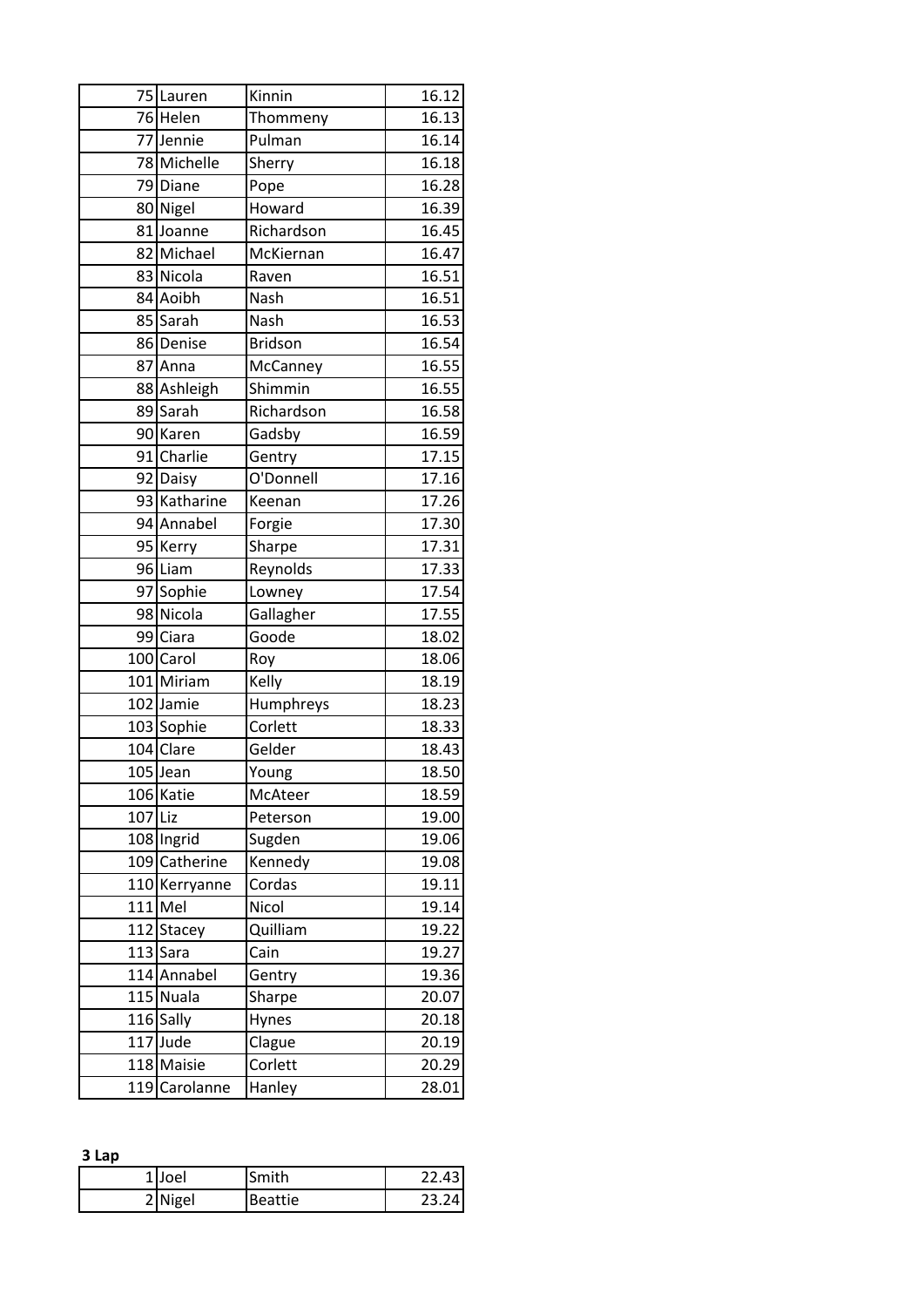|    | 3 Graham      | Kennish                | 23.35              |
|----|---------------|------------------------|--------------------|
|    | 4 Ayrton      | Withington             | 23.49              |
| 5  | Paul          | <b>Terence Rodgers</b> | 24.11              |
|    | 6 Kristan     | King                   | 25.02              |
|    | 7 Peter       | Callin                 | 25.13              |
|    | 8 Kevin       | Pulman                 | 25.23              |
|    | 9Tom          | Cringle                | 25.30              |
|    | 10 Paul       | Curphey                | 25.31              |
|    | 11 Kevin      | Vondy                  | $25.\overline{36}$ |
|    | 12 Tufty      | Nash                   | 25.43              |
|    | 13 Paul       | Perkins                | 25.57              |
|    | 14 James      | Leggett                | 26.08              |
|    | 15 Paul       | Cannell                | 26.18              |
|    | 16 Alex       | Read                   | 26.54              |
|    | 17 Becky      | Watterson              | 27.00              |
|    | 18 Jordan     | Watterson              | 27.01              |
|    | 19 Ali        | Stennett               | 27.15              |
|    | 20 Niamh      | Goddard                | 27.52              |
|    | 21 Paul       | Sayle                  | 27.55              |
|    | 22 Cameron    | Comley                 | 28.04              |
|    | 23 James      | Bishop                 | 28.07              |
|    | 24 Michael    | Loundes                | 28.31              |
|    | 25 Leigh      | Kennaugh               | 28.43              |
|    | 26 David      | Hodgson                | 28.45              |
|    | 27 Jayne      | Farquhar               | 28.47              |
|    | 28 Andrew     | Wilkinson              | 29.05              |
|    | 29 David      | Sims                   | 29.11              |
|    | 30 Gareth     | Hinge                  | 29.32              |
|    | 31 Gary       | Sherry                 | 29.33              |
|    | 32 Dale       | Farquhar               | 29.44              |
|    | 33 Nicola     | <b>Bowker</b>          | 29.54              |
|    | 34 Andy       | Walton                 | 29.56              |
|    | 35 Gaynor     | Evans                  | 31.00              |
|    | 36 Becca      | Kelly                  | 31.12              |
|    | 37 Adam       | Johnson                | 31.15              |
|    | 38 Laura      | Morris                 | 31.32              |
|    | 39 Mike       | Devereau               | 31.39              |
|    | 40 Alan       | Postlethwaite          | 31.42              |
|    | $41$ lan      | Postlethwaite          | 31.59              |
|    | 42 Stephen    | Willmott               | 32.11              |
|    | 43 Stephen    | Dorricott              | 32.15              |
|    | 44 Sophie     | Leaton                 | 32.22              |
|    | 45 Les        | Brown                  | 32.32              |
|    | 46 Sally-Anne | Wilson                 | 32.59              |
|    | 47 Beverley   | <b>Broderick</b>       | 33.00              |
|    | 48 Phin       | Jones                  | 33.04              |
|    | 49 Sam        | Curphey                | 33.19              |
|    | 50 Dave       | Corrin                 | 33.29              |
|    | 51 Sarah      | Corkill (745)          | 33.45              |
| 52 | Simon         | Cooper                 | 33.48              |